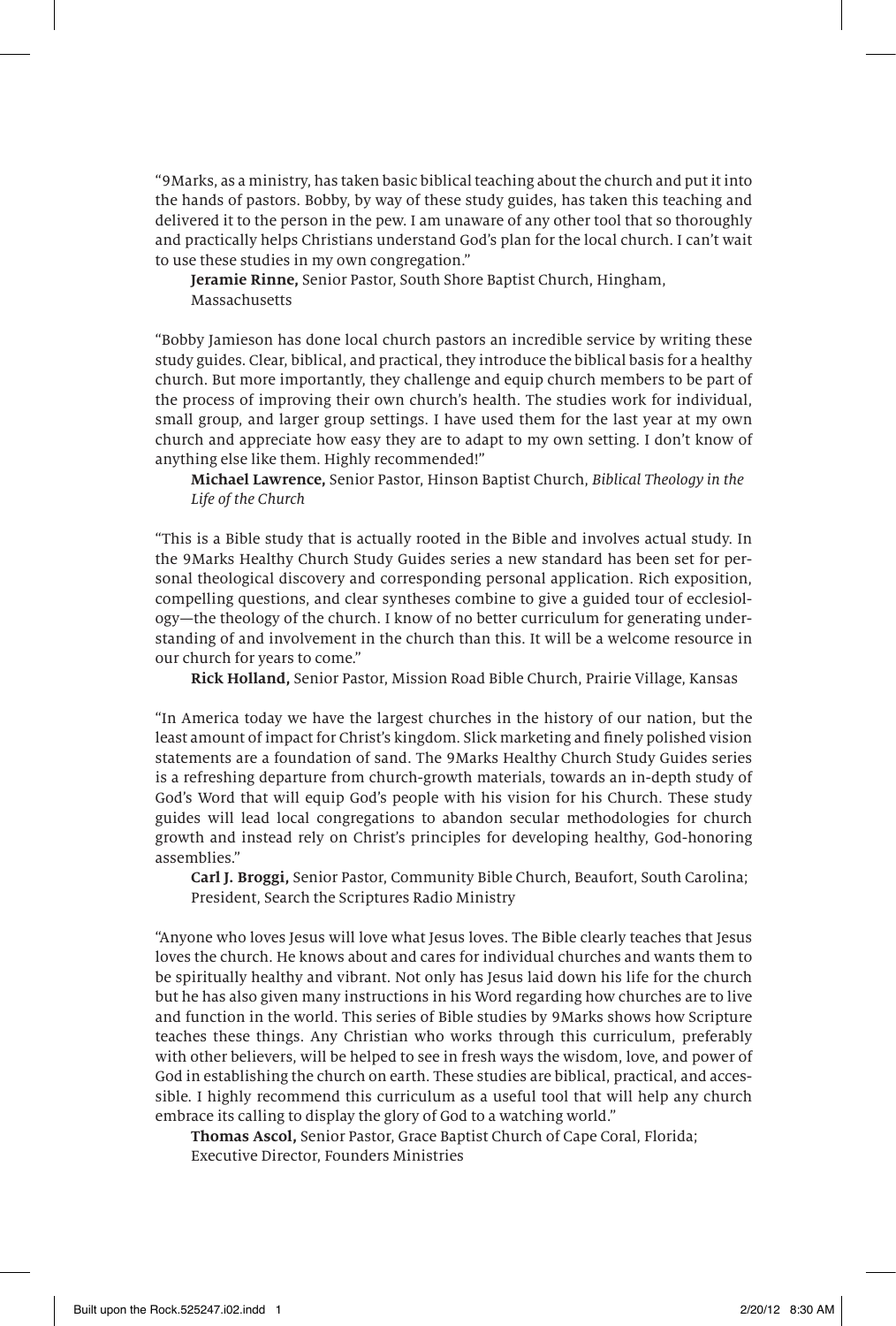### 9MARKS HEALTHY CHURCH STUDY GUIDES

Built upon the Rock: The Church Hearing God's Word: Expositional Preaching The Whole Truth about God: Biblical Theology God's Good News: The Gospel Real Change: Conversion Reaching the Lost: Evangelism Committing to One Another: Church Membership Guarding One Another: Church Discipline Growing One Another: Discipleship in the Church Leading One Another: Church Leadership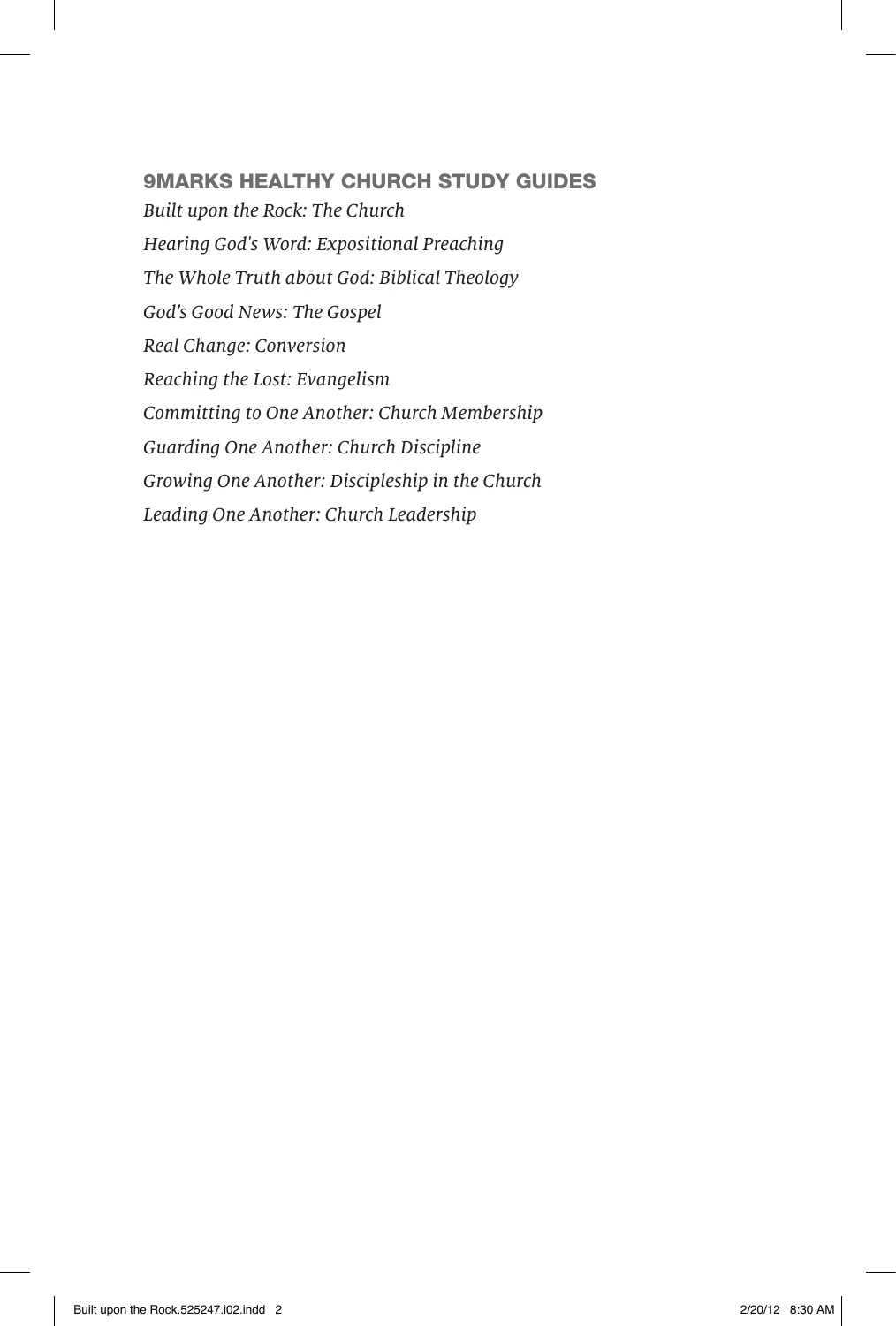# BUILT UPON THE ROCK: THE CHURCH

Bobby Jamieson Mark Dever, General Editor Jonathan Leeman, Managing Editor



**HEALTHY CHURCH STUDY GUIDES**

**EL CROSSWAY** WHEATON, ILLINOIS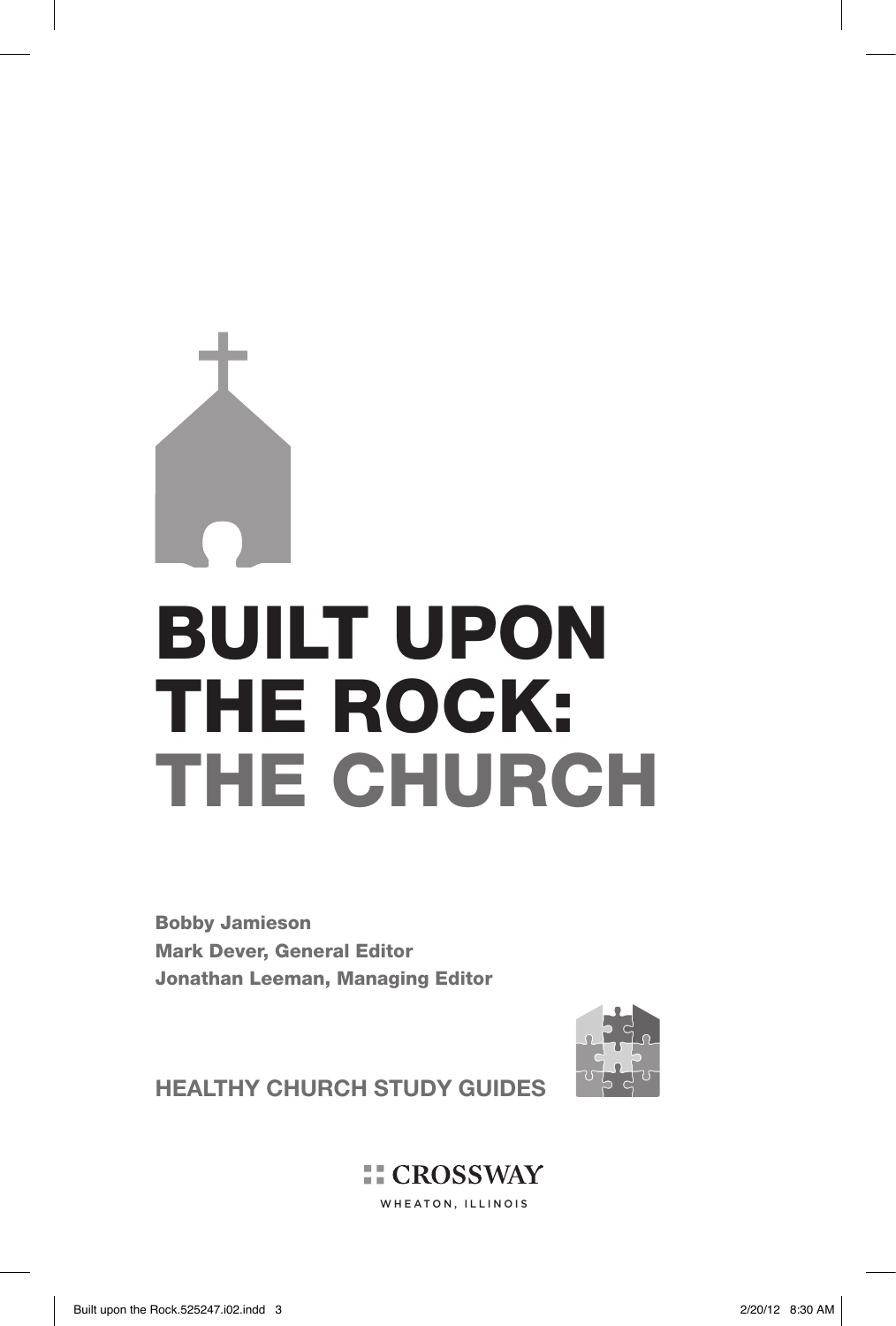Built upon the Rock: The Church

Copyright © 2012 by 9Marks

Published by Crossway

1300 Crescent Street Wheaton, Illinois 60187

All rights reserved. No part of this publication may be reproduced, stored in a retrieval system, or transmitted in any form by any means, electronic, mechanical, photocopy, recording, or otherwise, without the prior permission of the publisher, except as provided for by USA copyright law.

Cover design: Dual Identity inc.

First printing 2012

Printed in the United States of America

Unless otherwise indicated, Scripture quotations are from the ESV® Bible (The Holy Bible, English Standard Version®), copyright © 2001 by Crossway. Used by permission. All rights reserved.

Scripture references marked NIV are taken from The Holy Bible, New International Version®, NIV®. Copyright © 1973, 1978, 1984, 2011 by Biblica, Inc.™ Used by permission. All rights reserved worldwide.

All emphases in Scripture have been added by the author.

Trade paperback ISBN: 978-1-4335-2524-7

PDF ISBN: 978-1-4335-2525-4

Mobipocket ISBN: 978-1-4335-2526-1 ePub ISBN: 978-1-4335-2527-8

Crossway is a publishing ministry of Good News Publishers.

| LB . |  | 20 19 18 17 16 15 14 13 12                        |  |  |  |  |  |
|------|--|---------------------------------------------------|--|--|--|--|--|
|      |  | 15  14  13  12  11  10  9  8  7  6  5  4  3  2  1 |  |  |  |  |  |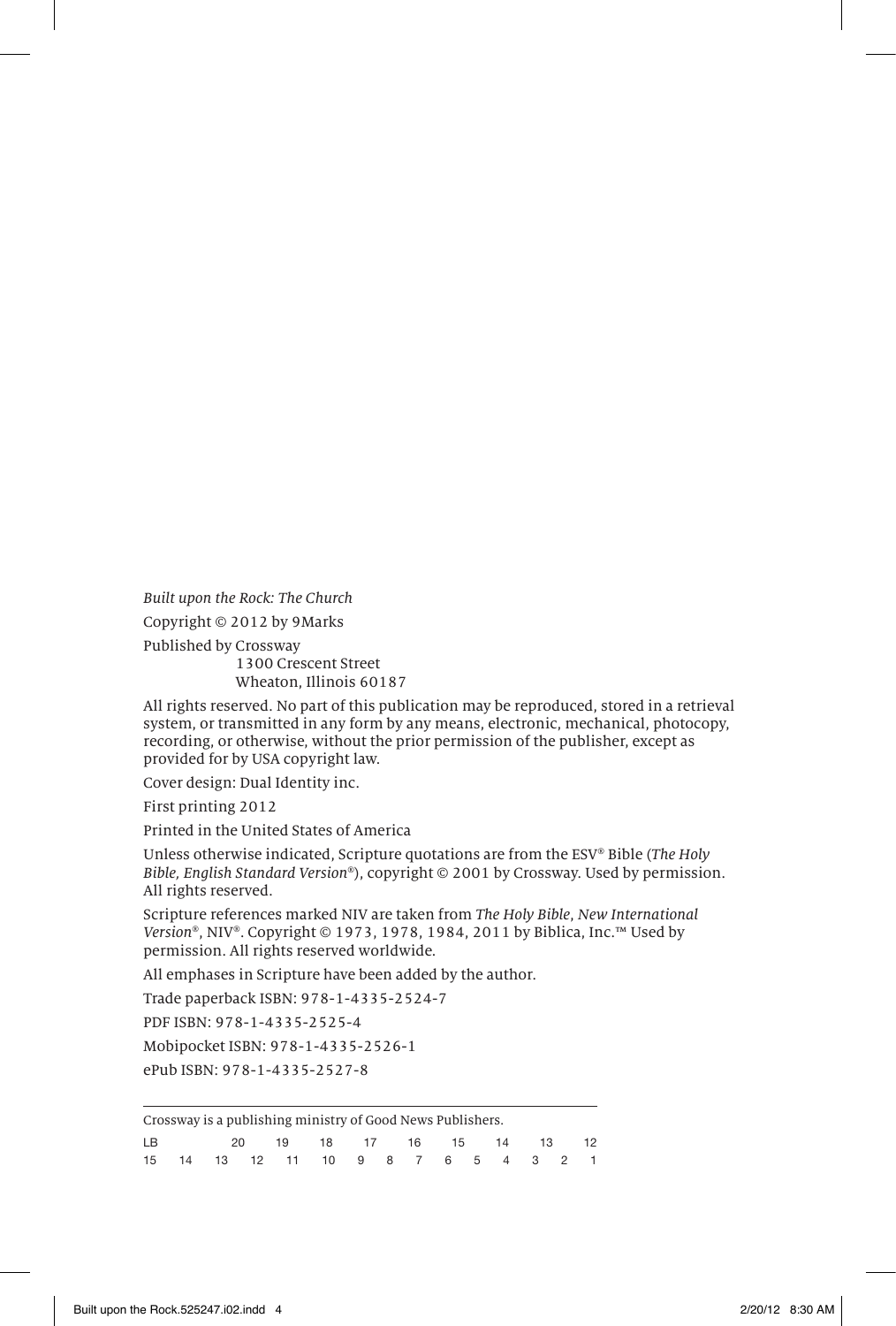## **CONTENTS**

| Introduction                               | 7  |
|--------------------------------------------|----|
| What a Church Is and Isn't, by Mark Dever  | 9  |
| <b>WEEK1</b><br>The People of God          | 15 |
| <b>WEEK 2</b><br>The Body of Christ        | 19 |
| <b>WEEK3</b><br>The Temple of the Spirit   | 23 |
| <b>WEEK4</b><br>The Living Church          | 27 |
| <b>WEEK 5</b><br>The Growing Church        | 31 |
| <b>WEEK 6</b><br>The Distinct Church       | 35 |
| <b>WEEK 7</b><br>The God-Glorifying Church | 41 |
| Teacher's Notes                            | 45 |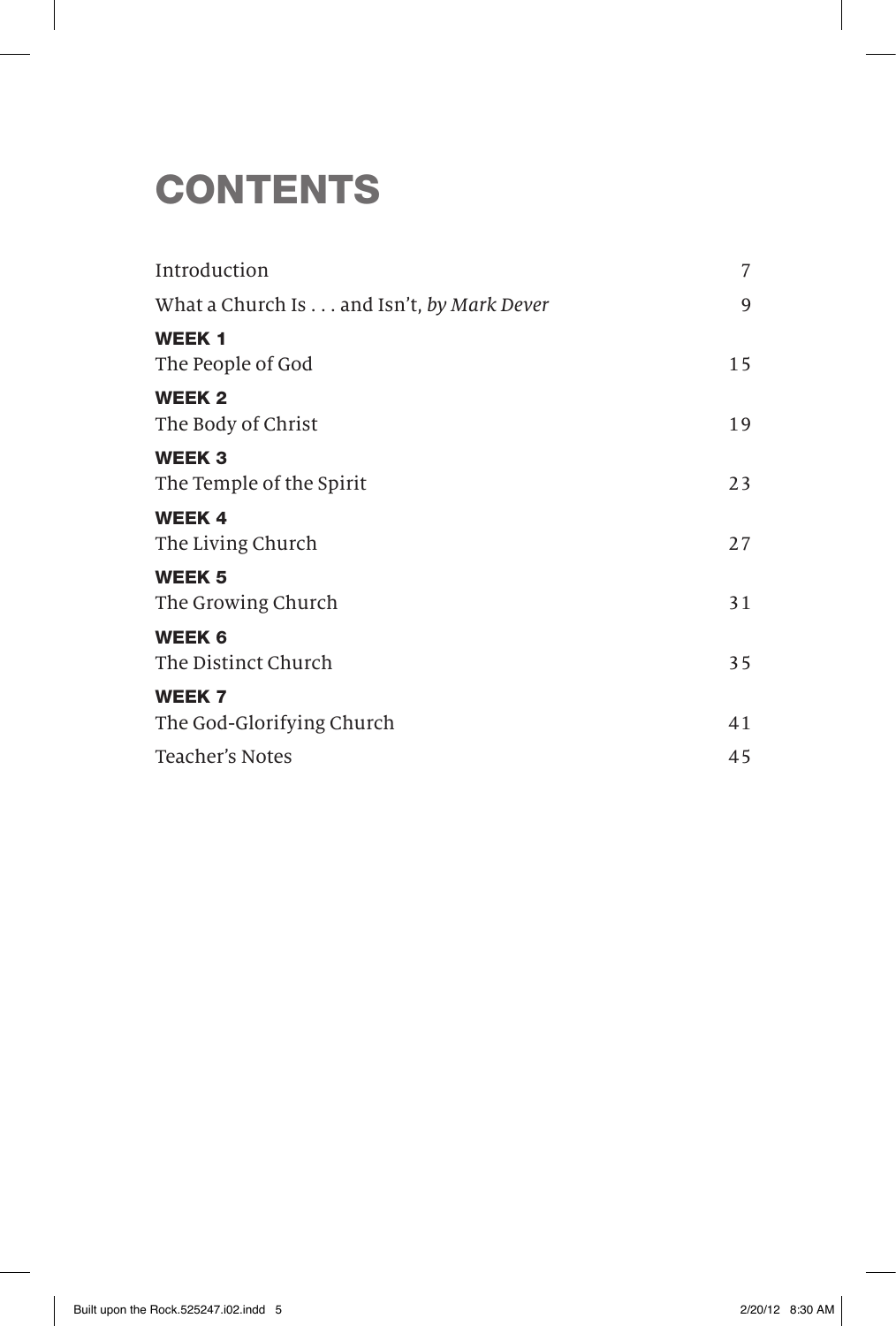### INTRODUCTION

What does the local church mean to you?

Maybe you love your church. You love the people. You love the preaching and the singing. You can't wait to show up on Sunday, and you cherish fellowship with other church members throughout the week.

Then again, maybe your church is just a place you show up to a couple times a month. You sneak in late, duck out early.

We at 9Marks are convinced that the local church is where God means to display his glory to the nations. And we want to help you catch this vision, together with your whole church.

The 9Marks Healthy Church Study Guides are a series of six- or seven-week studies on each of the "nine marks of a healthy church" plus one introductory study. These nine marks are the core convictions of our ministry. To provide a quick introduction to them, we've included a chapter from Mark Dever's book What Is a Healthy Church? with each study. We don't claim that these nine marks are the most important things about the church or the only important things about the church. But we do believe that they are biblical and therefore helpful for churches.

So, in these studies, we're going to work through the biblical foundations and practical applications of each mark. The ten studies are:

- Built upon the Rock: The Church (the introductory study)
- Hearing God's Word: Expositional Preaching
- The Whole Truth about God: Biblical Theology
- God's Good News: The Gospel
- Real Change: Conversion
- Reaching the Lost: Evangelism
- Committing to One Another: Church Membership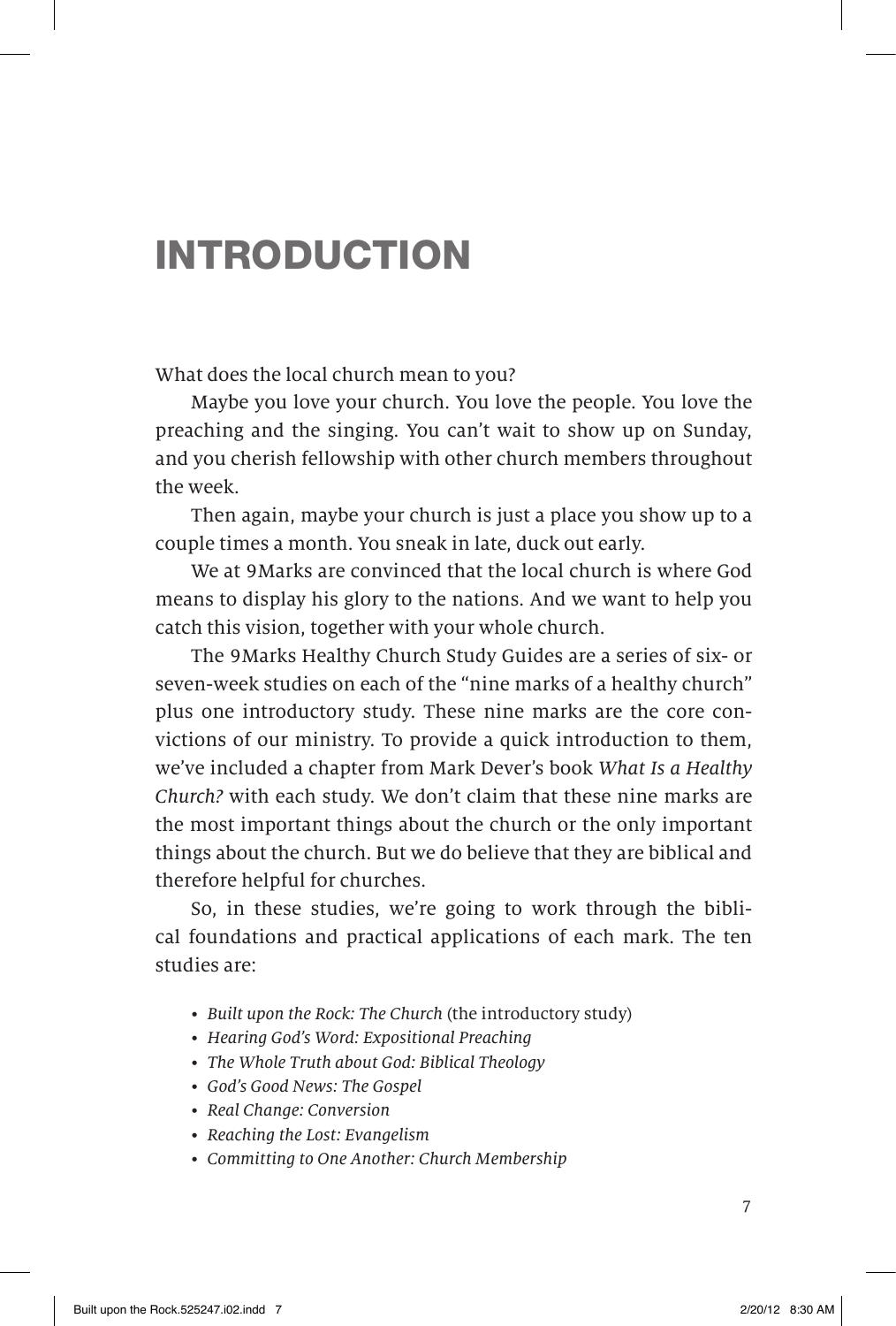- Guarding One Another: Church Discipline
- Growing One Another: Discipleship in the Church
- Leading One Another: Church Leadership

Each session of these studies takes a close look at one or more passages of Scripture and considers how to apply it to the life of your congregation. We hope they are equally appropriate for Sunday schools, small groups, and other contexts where a group of two to two-hundred people can gather to discuss God's Word.

These studies are mainly driven by observation, interpretation, and application questions—so get ready to speak up! We also hope that these studies provide opportunities for people to reflect together on their experiences in the church, whatever those experiences may be.

The study you are now holding is called Built upon the Rock because Jesus promised to build his church upon the "rock" of people like Peter when they confess that he is the Messiah. Not only that, Jesus promised that the church would prevail against the gates of hell (Matt. 16:16–18). Clearly the church matters to Jesus, and it should matter to us, too!

That's why this study works through seven biblical aspects of the church. By looking at these seven biblical concepts, we're going to discover a big-picture vision of the church. What is the church? Why did Jesus establish a church? How does the church fit into God's plans in Scripture? What's the big deal about church anyway? Does it matter whether I'm a member? What should life in the church be like?

Are you ready?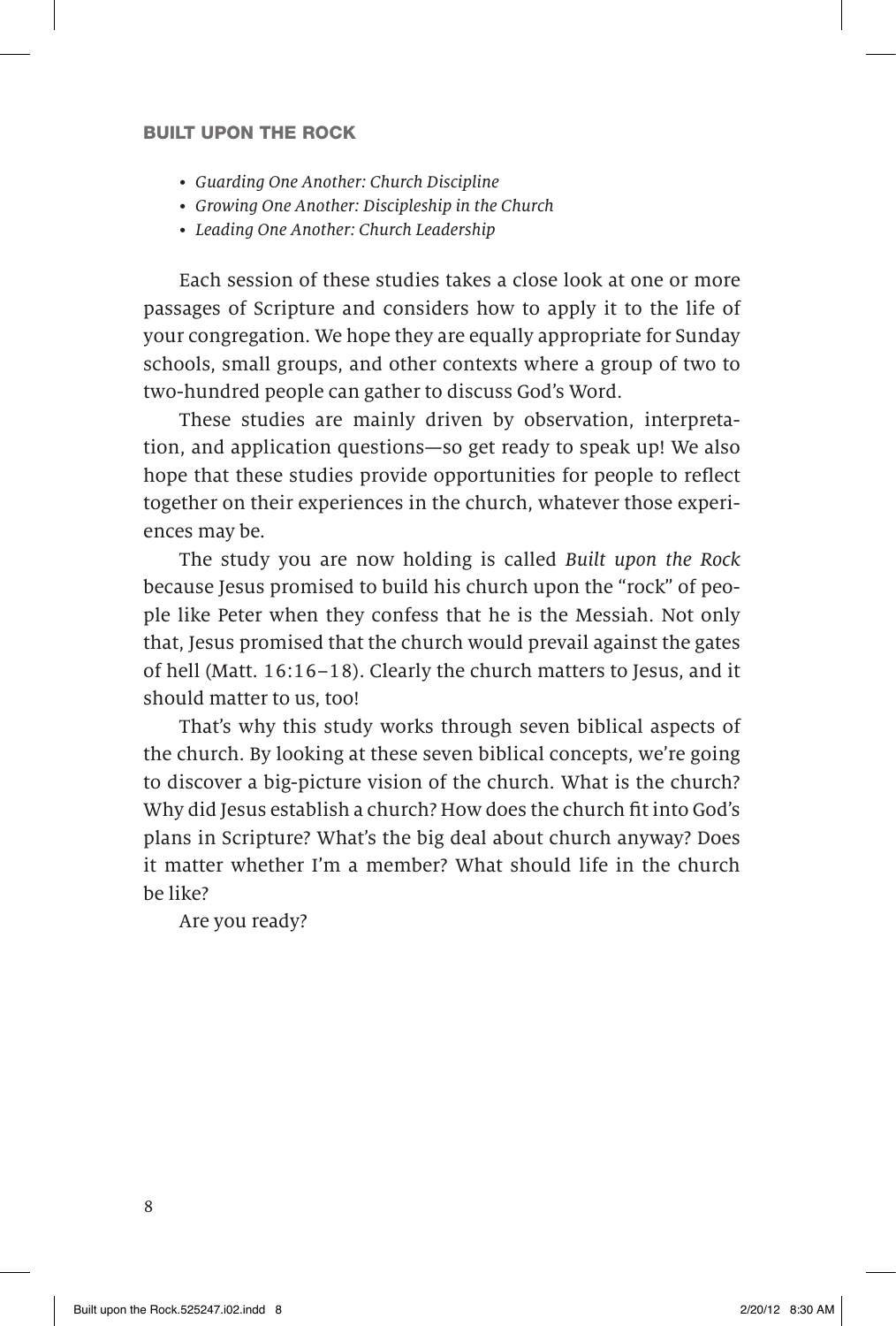## WHAT A CHURCH IS . . . AND ISN'T

### by Mark Dever

(Adapted from chapter 1 of What Is a Healthy Church?)

What is a church? That's a tough question. And Christians today are looking for all sorts of different things in their churches.

### A JARRING CONVERSATION

During my graduate studies, I remember one conversation with a friend who worked for a Christian ministry that was not affiliated with any one church. He and I did attend the same church for a couple of years. But while I joined the church as a member, my friend didn't. In fact, he only came for the Sunday morning service and would slip in about halfway through, just in time for the sermon.

One day, I decided to ask him about his halfhearted attendance. "I don't really get anything out of the rest of the service," he replied.

"Have you ever thought of joining the church?" I asked.

He appeared genuinely surprised by my question and responded, "Join the church? I honestly don't know why I would do that. I know what I'm here for, and those people would just slow me down."

As far as I could tell, he didn't say those words disdainfully, but with the genuine zeal of a gifted evangelist who did not want to waste one hour of the Lord's time. He had given some thought to what he was looking for in a church. And on the whole it didn't involve the other members of the church, at least not that church. He wanted a place where he could hear good preaching from God's Word and get his spiritual jolt for the week.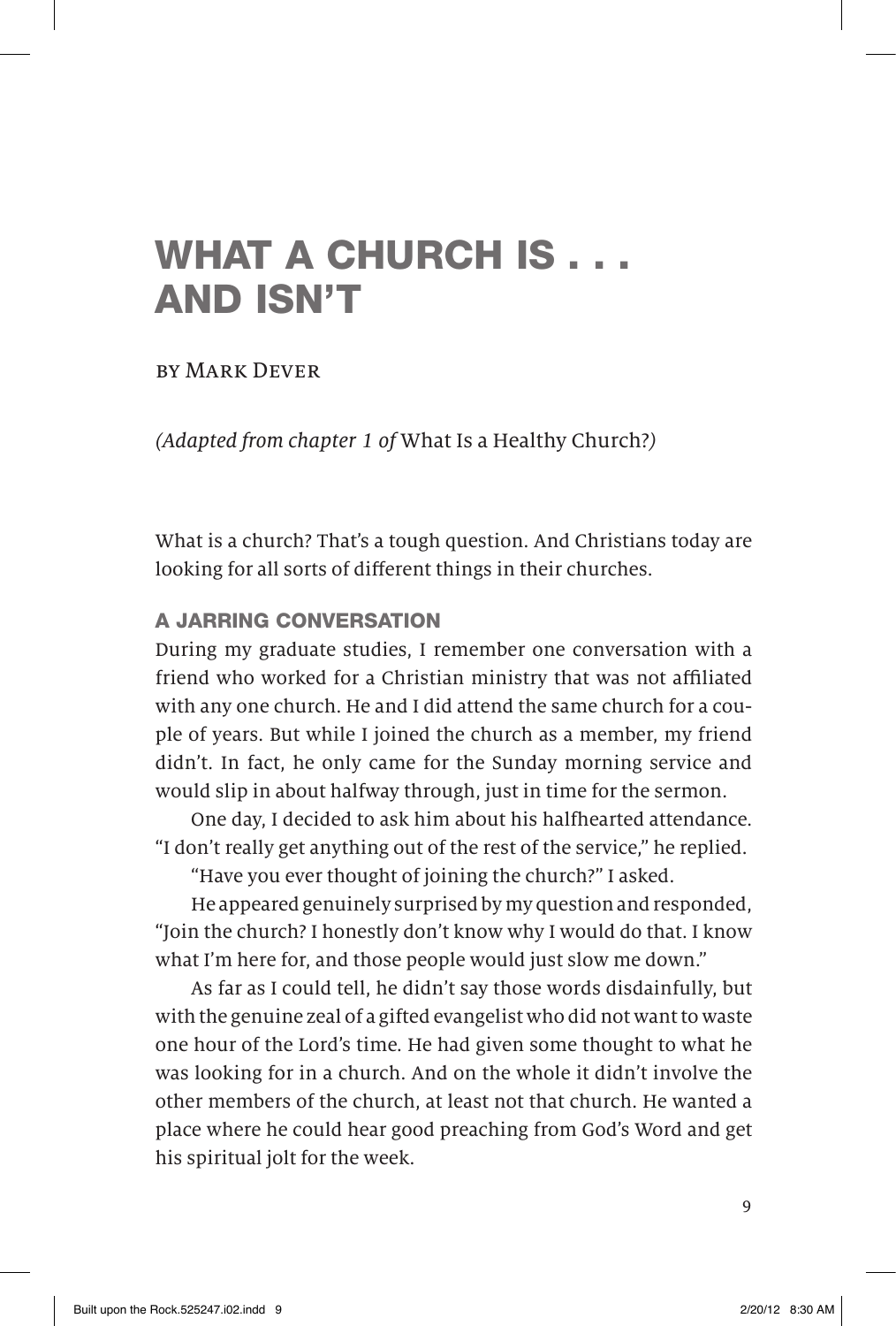Yet his words reverberated in my mind—"those people would just slow me down." There were a number of things I wanted to say, but all I said was, "But did you ever think that if you linked arms with those people, yes, they may slow you down, but you may help to speed them up? Have you thought that might be a part of God's plan for them, and for you?"

I, too, wanted a church where I could hear good preaching every Sunday. But the words "body of Christ" mean more than just that, don't they?

### A PEOPLE, NOT A PLACE

The church is not a place. It's not a building. It's not a preaching point. It's not a spiritual service provider. It's a people—the new covenant, blood-bought people of God. That's why Paul said, "Christ loved the church and gave himself up for her" (Eph. 5:25 niv). He didn't give himself up for a place but for a people.

That's why the church I pastor starts its Sunday morning gatherings not by saying, "Welcome to Capitol Hill Baptist Church," but, "Welcome to this gathering of the Capitol Hill Baptist Church." We are a people who gather. Yes, this is a small thing, but we're trying to point to a big reality even in the words we use to welcome people.

Remembering that the church is a people should help us recognize what's important and what's not important. I know I need the help. For example, I have a temptation to let something like the style of music dictate how I feel about a church. After all, the style of music a church uses is one of the first things we will notice about any church, and we tend to respond to music at a very emotional level. Music makes us feel a certain way. Yet what does it say about my love for Christ and for Christ's people if I decide to leave a church because of the style of its music? Or if, when pastoring a church, I marginalize a majority of my congregation because I think the style of music needs to be updated? At the very least, we could say that I've forgotten that the church, fundamentally, is a people and not a place.

At the same time, the Bible teaches that Christians should very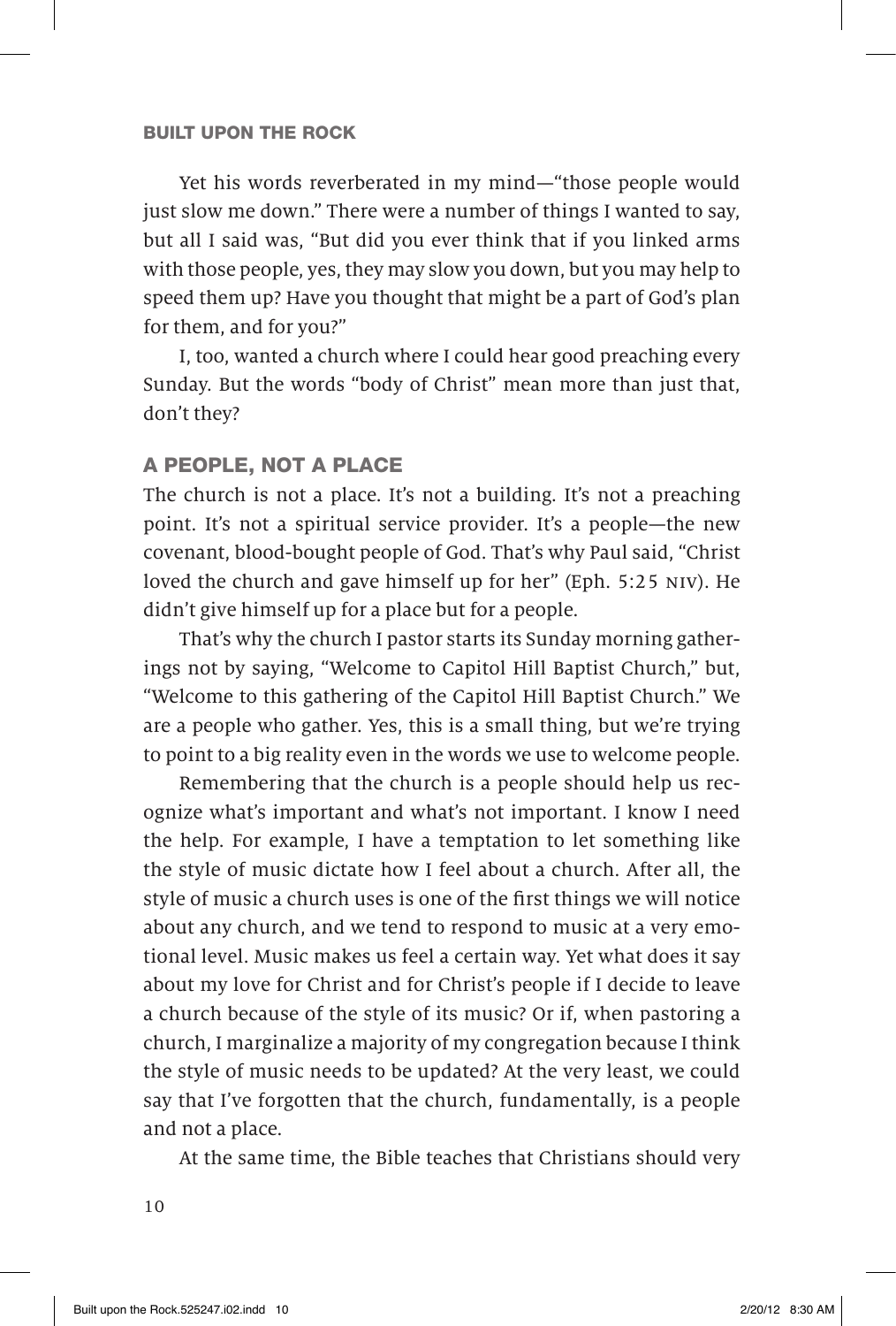much care about what happens at a church—what it does. In fact, the latter half of this book is devoted to such a discussion.

How do we balance these two things—caring about a people but also caring about what they do? If this were a book about raising Christian families, we would talk about doing certain things: eating dinner together, reading Scripture together, laughing together, praying for one another, and so on. Yet throughout the discussion, hopefully we would all remember that parents make mistakes and that kids will be kids. The family is not just an institution; it's a group of people.

So it is with a church. Does a particular church fail to meet your expectations in terms of what it does, as in whether it follows what the Bible says about church leadership (one topic that I'll cover later)? If so, remember that this is a group of people who are still growing in grace. Love them. Serve them. Be patient with them. Again, think of a family. Whenever your parents, siblings, or children fail to meet your expectations, do you suddenly throw them out of the family? I hope you forgive and are patient with them. You might even stop to consider whether it's your expectations that should be adjusted! By this same token, we should ask ourselves whether we know how to love and persevere with church members who have different opinions, who fail to meet expectations, or even who sin against us. (Don't you and I have sin that ever needs to be forgiven?)

Somewhere, of course, there is a line. There are some churches you may not want to join, or pastor, or remain joined to. We'll return to this question in the section on the essential marks of a church. For the time being, the basic principle remains the same: the church is a people. And whatever we're looking for, or whatever we're saying the church should be, must be guided by that basic, biblical principle.

### A PEOPLE, NOT A STATISTIC

Let me put up one more road block to bad thinking about the church, thinking especially common among pastors. Not only is the church not a place, but it's also not a statistic.

When I was in graduate school, I remember encountering a letter of counsel written by John Brown, a pastor in the nineteenth cen-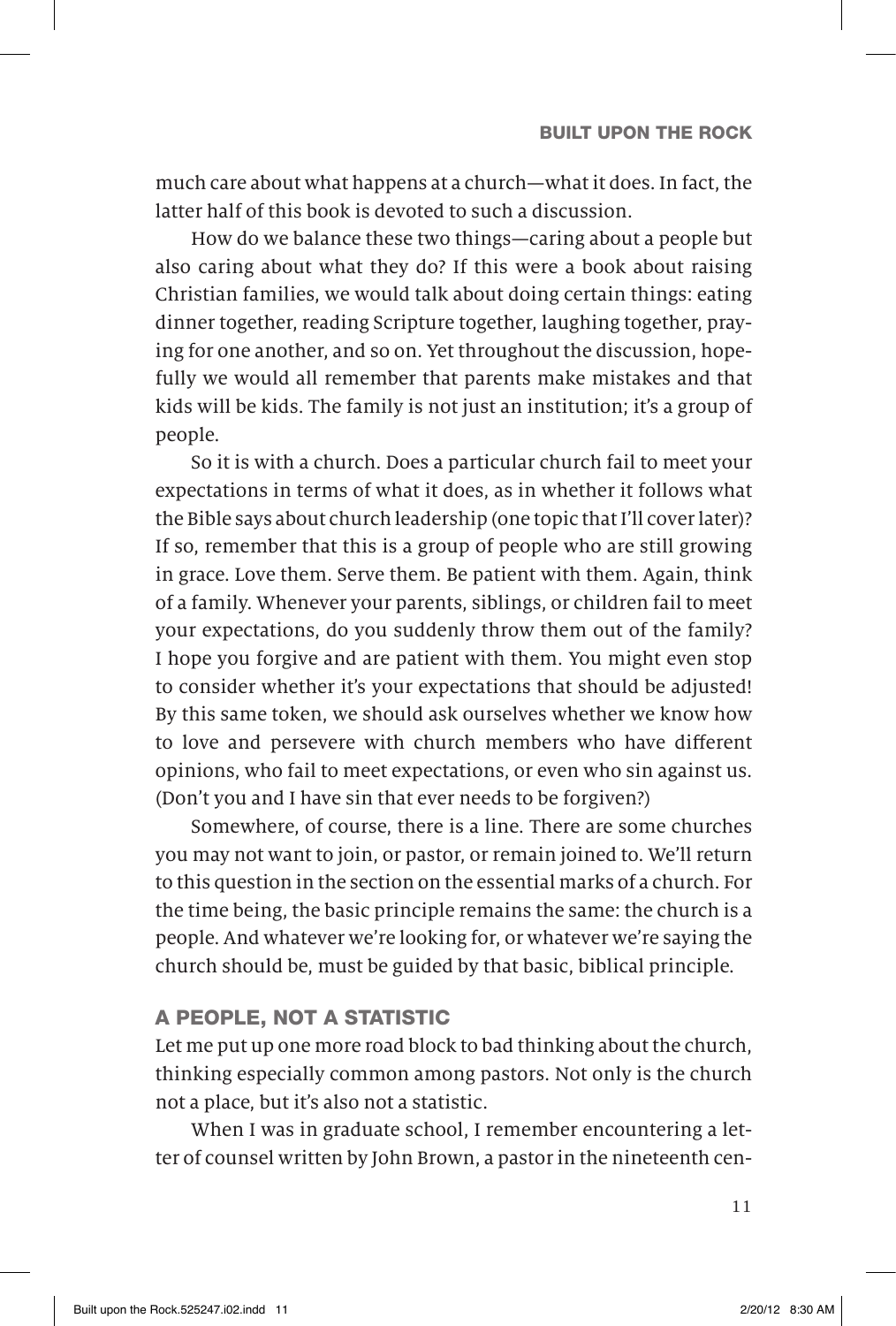tury, to one of his students who had just been ordained over a small congregation. In the letter Brown wrote:

I know the vanity of your heart, and that you will feel mortified that your congregation is very small, in comparison with those of your brethren around you; but assure yourself on the word of an old man, that when you come to give an account of them to the Lord Christ, at his judgment-seat, you will think you have had enough.<sup>1</sup>

As I considered the congregation over which God had given me charge, I felt the weightiness of this day of accounting before God. Did I want the church I pastored to become big? Popular and much discussed? A church that in some way looked impressive?

Was I motivated in any way to just "put up with" or "tolerate" the group of people in front of me, to bide my time and wait for opportunities to make the church into what I thought it should be? Not that having desires for a church's future is bad, but were my desires leading me to be indifferent, even annoyed, with the saints surrounding me in the present?

Or would I remember what was infinitely at stake for the several scores of souls, most of them elderly, already sitting in front of me on Sunday mornings in a room big enough for eight hundred? Would I love and serve these few, even if their unbiblical committees, and old-fashioned traditions, and not-my-favorite music selections stood in the way of my (I think legitimate) hopes for the church? And I know it's not only pastors who fall into "tolerating" the people around them, biding their time until the church becomes what they envision it can be.

The church is a people, not a place or a statistic. It's a body united into him who is the head. It's a family joined together by adoption through Christ.

I pray that we pastors would increasingly recognize our awesome responsibility for the particular flocks over which God has made us undershepherds.

<sup>&</sup>lt;sup>1</sup> James Hay and Henry Belfrage, Memoir of the Rev. Alexander Waugh (Edinburgh: William Oliphant and Son, 1839), 64–65.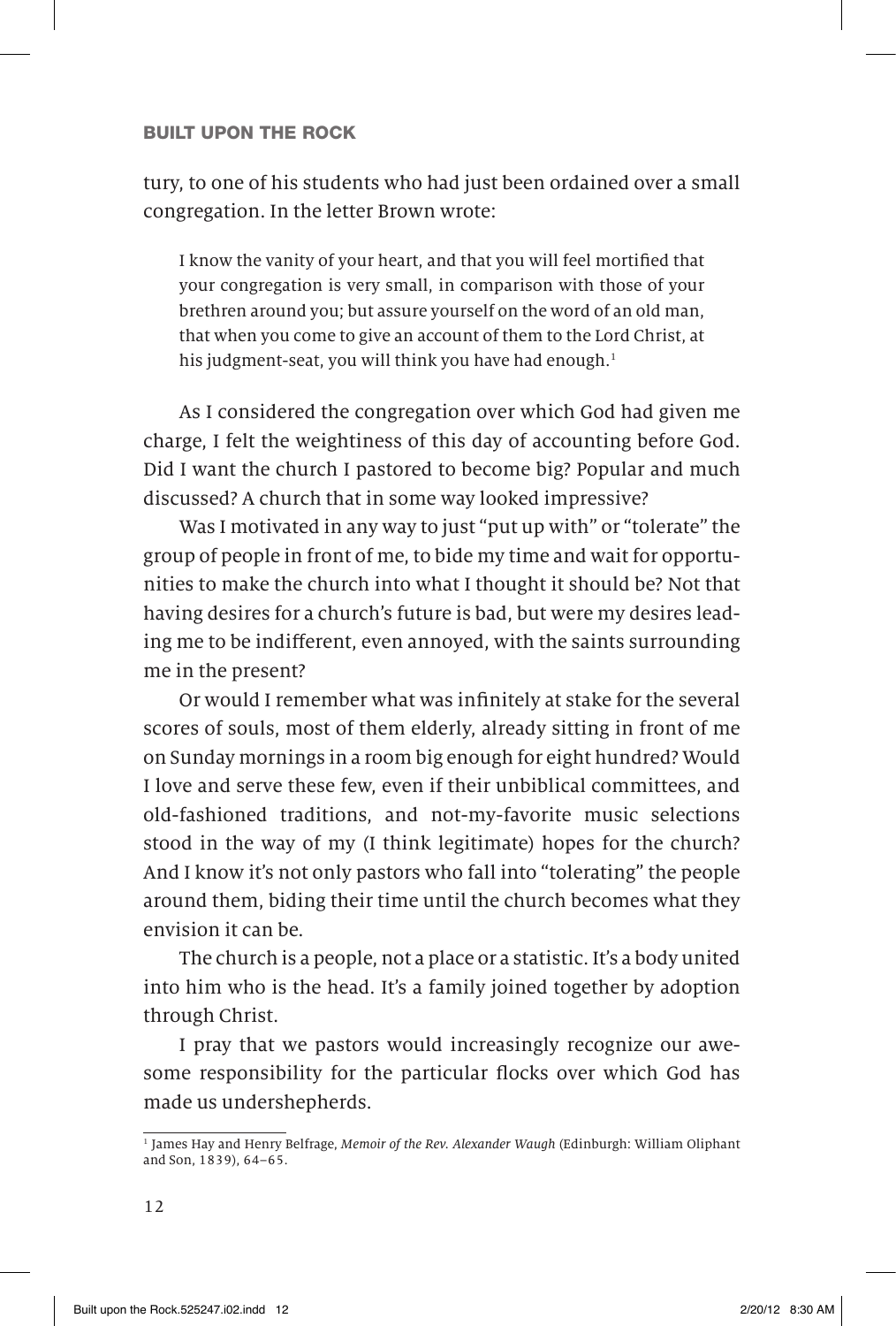But I also pray that you, Christian, whether an elder or an infant in the faith, would increasingly recognize your responsibility to love, serve, encourage, and hold accountable the rest of your church family. When it comes to your flesh-and-blood siblings, I trust that you already recognize where Cain went wrong when he dismissively said to the Lord, "Am I my brother's keeper?" But even more I hope that you recognize, if you haven't already, your higher responsibility to the brothers and sisters of your church family.

A crowd was sitting around [Jesus], and they told him, "Your mother and brothers are outside looking for you."

"Who are my mother and my brothers?" he asked.

Then he looked at those seated in a circle around him and said, "Here are my mother and my brothers! Whoever does God's will is my brother and sister and mother." (Mark 3:32–35 niv)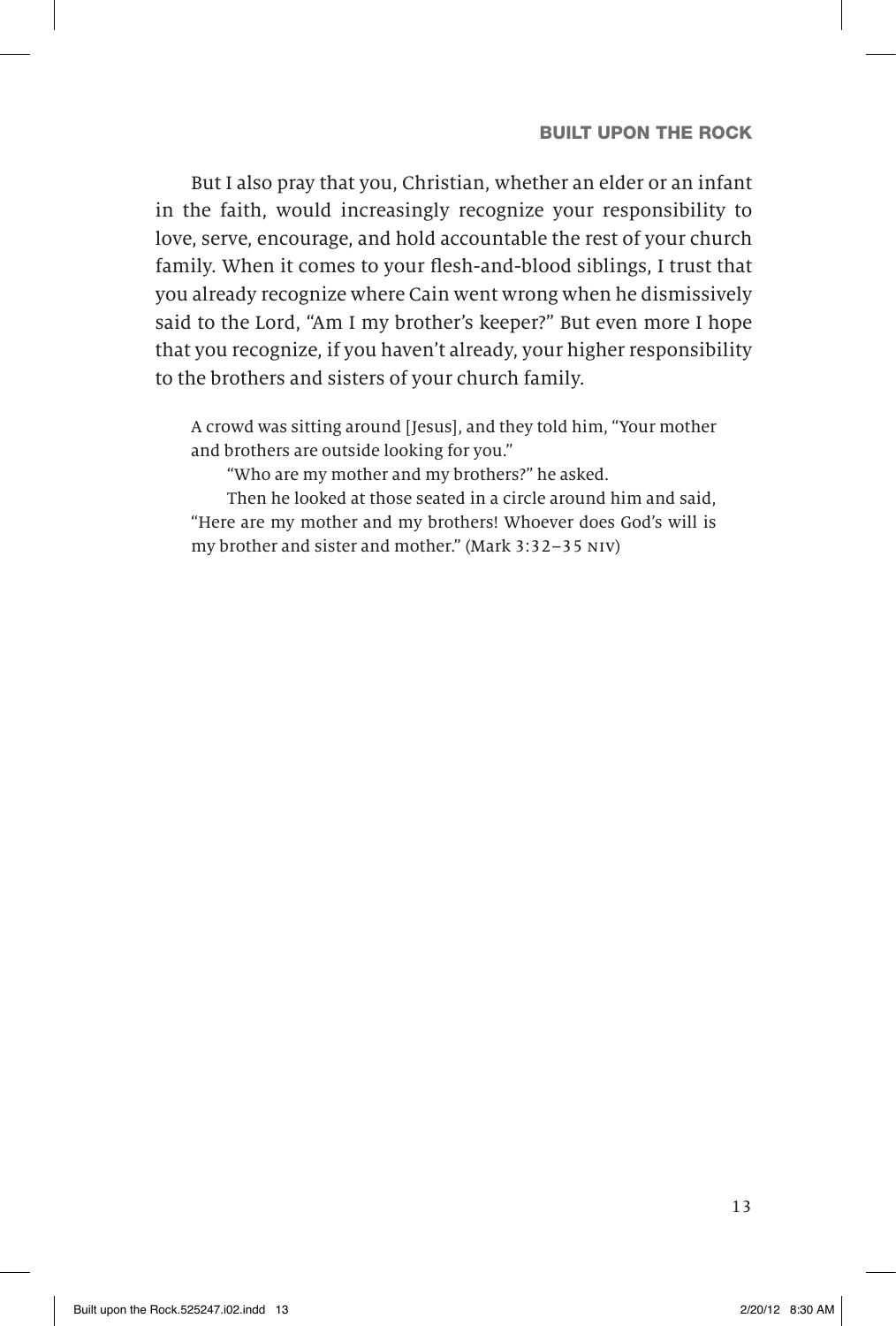## WEEK 1 THE PEOPLE OF GOD

### GETTING STARTED

Alyssa is a thirty-two-year-old single woman who is a member of your church. By all appearances, Alyssa would make a great wife and mother, and she deeply desires to get married and start a family. Mr. Right hasn't come along yet, but she keeps hoping.

One day, you find out that she is seeing someone. When you ask her about it, the conversation reveals that he is not a believer. She knows the Bible speaks against this, but she's tired of waiting. Things are getting pretty serious, and they are even talking about marriage.

1. What do you do when you find out about Alyssa's relationship?

2. Do you think that the church should do anything about this? Is it the business of members to stick their noses in people's private lives?

### Independence and Autonomy

In the modern West, we like to think that we don't depend on anyone else and that we can do whatever we want. We like to think of ourselves as both independent and autonomous.

Do you see how these two things go together? We like to be free from entangling commitments to others (independent) so that we are free to do what we want (autonomous, literally, "a law unto oneself"). Think of how American culture glorifies the rugged individualist or the self-made millionaire who grows so powerful that he gets to make his own rules.

So most people would say of Alyssa's relationship, "What she does with her life is her business, and the church should stay out of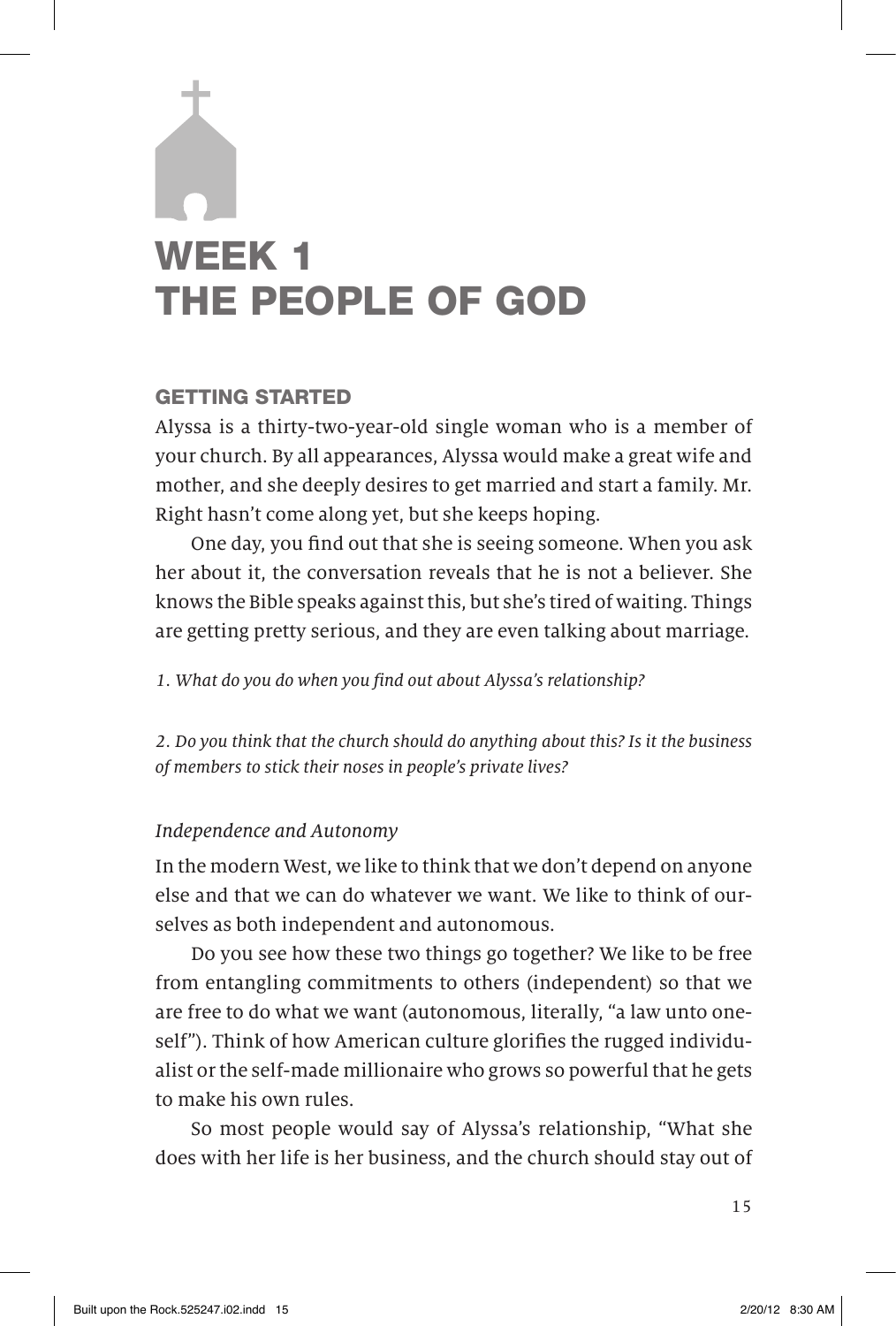it." But as we're going to see from Scripture, God's claim on our lives demands much more.

### MAIN IDEA

Through Jesus Christ, God is saving not only individuals but also a people. The church is the people of God. This means that, as Christians, we are neither independent nor autonomous. Rather, we belong to God and to the people of God. So we are to submit to God's will and to one another.

### DIGGING IN

In Ephesians 2:11–16, Paul speaks about how our salvation as individuals incorporates us into God's one redeemed people. Then, in Ephesians 2:17–22, Paul writes:

<sup>17</sup> And he came and preached peace to you who were far off and peace to those who were near. <sup>18</sup> For through him we both have access in one Spirit to the Father. <sup>19</sup> So then you are no longer strangers and aliens, but you are fellow citizens with the saints and members of the household of God, <sup>20</sup> built on the foundation of the apostles and prophets, Christ Jesus himself being the cornerstone, <sup>21</sup> in whom the whole structure, being joined together, grows into a holy temple in the Lord. <sup>22</sup> In him you also are being built together into a dwelling place for God by the Spirit.

1. What phrases does Paul use in verses 17 and 19 to describe what we were as non-Christians? What do those phrases mean?

2. In verse 19, what two phrases does Paul use to describe our new state as Christians? What does this teach us about what happens to us when we become Christians?

3. Given our new identity which Paul describes in verses 19 through 22, should we Christians view ourselves as autonomous, independent individuals? Explain.

In 2 Corinthians 6:14–18 we read,

 $14$  Do not be unequally yoked with unbelievers. For what partnership has righteousness with lawlessness? Or what fellowship has light

16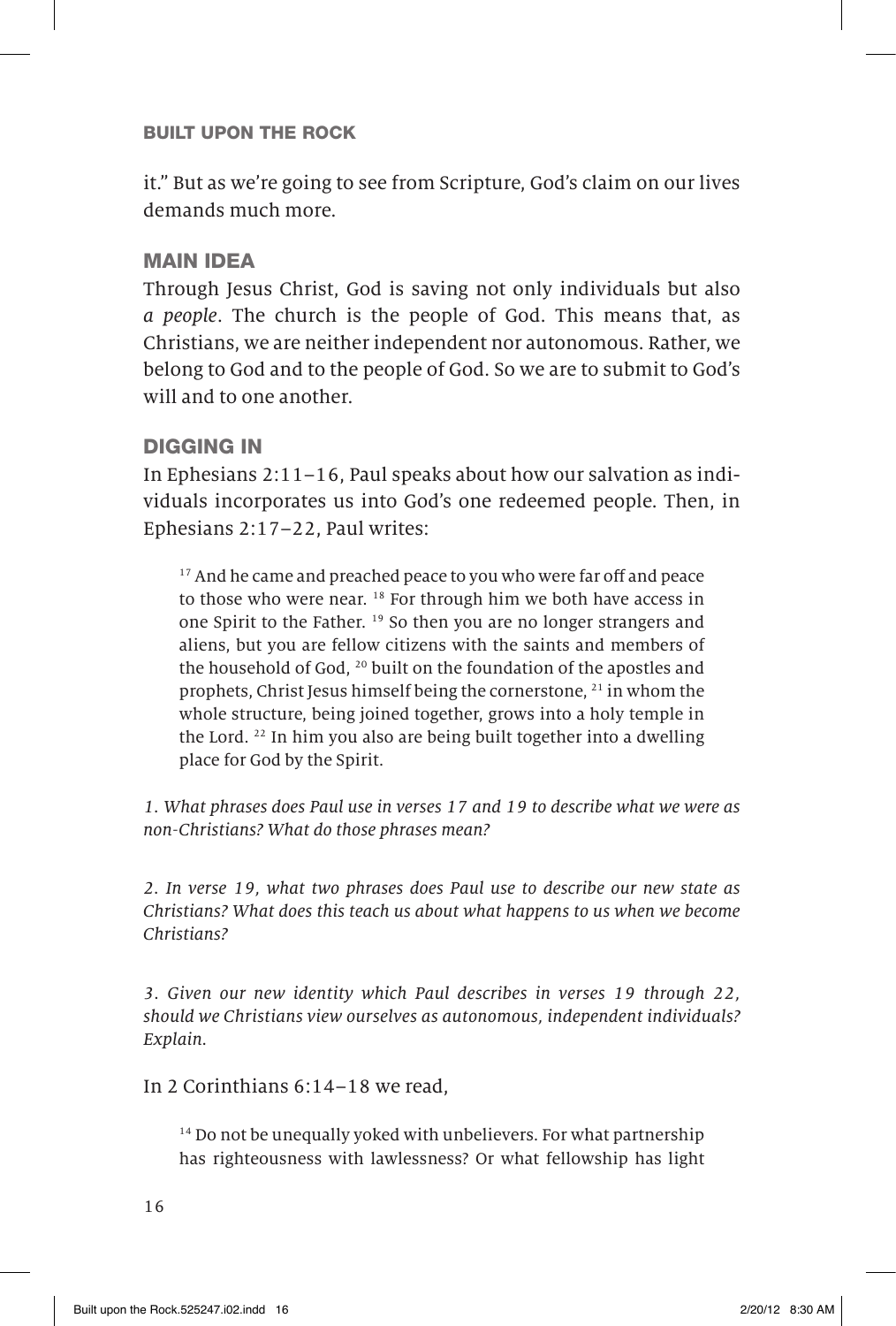with darkness?<sup>15</sup> What accord has Christ with Belial? Or what portion does a believer share with an unbeliever? <sup>16</sup> What agreement has the temple of God with idols? For we are the temple of the living God; as God said,

| "I will make my dwelling among them and walk among them, |  |
|----------------------------------------------------------|--|
| and I will be their God,                                 |  |
| and they shall be my people.                             |  |
| <sup>17</sup> Therefore go out from their midst,         |  |
| and be separate from them, says the Lord,                |  |
| and touch no unclean thing;                              |  |
| then I will welcome you,                                 |  |
| <sup>18</sup> and I will be a father to you,             |  |
| and you shall be sons and daughters to me.               |  |
| says the Lord Almighty."                                 |  |
|                                                          |  |

4. List the different terms and images that Paul (quoting Leviticus 26:12 and Isaiah 52:11) uses to describe the church in relation to God:

5. In verse 16 God says of Christians, "I will be their God, and they shall be my people." Christians are possessed by God. What obligations do the people of God have because of this special relationship to God? (Hint: Notice the "therefore" in v. 17.)

6. Whose character are the people of God to represent? What does this say about our desire to be autonomous?

7. Have you ever thought about how becoming a Christian means becoming part of a new people, the people of God? In light of the two passages we've discussed, how should this truth change?

- a) Your relationship to other Christians?
- b) Your relationship to non-Christians?

8. If we better grasped this idea of being "a people," how would that affect our interactions in the local church?

9. Once we grasp the fact that, as a church, we are the people of God, both an encouragement and a challenge follow. The encouragement comes from knowing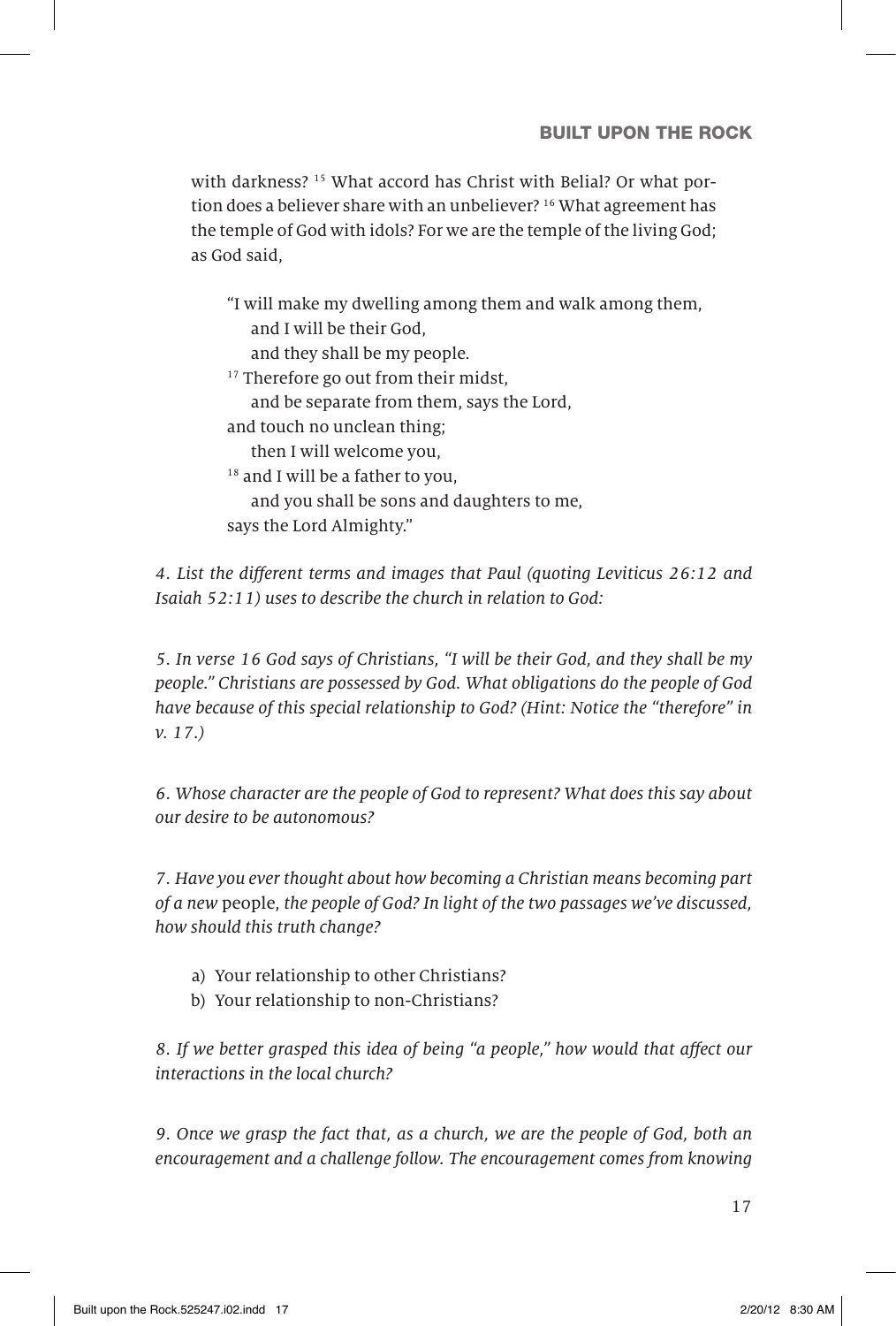that we're God's treasured possession, the people he has specially loved and called to himself (Ex. 19:5; Rom. 1:6; 1 Pet. 2:9). This is not because of any goodness in us, but because of his sheer grace (Deut. 7:7–8; 2 Tim. 1:9). Further, it means that God is committed to being our God. He will be with us in the present and will one day bring us to live in perfect, face-to-face fellowship with himself (Matt. 28:20; Heb. 13:5; Rev. 21:3–4; 22:4).

 On the other hand, the challenge of being the people of God comes from the fact that God calls us to submit, to obey, and to reflect his character to the world. What are some specific ways that being part of the people of God encourages you? Challenges you?

10. Think back to Alyssa from the beginning of the story. In view of the Bible's teaching that we as Christians are the people of God,

- How would you personally counsel Alyssa about her relationship?
- What should the church do about Alyssa's relationship?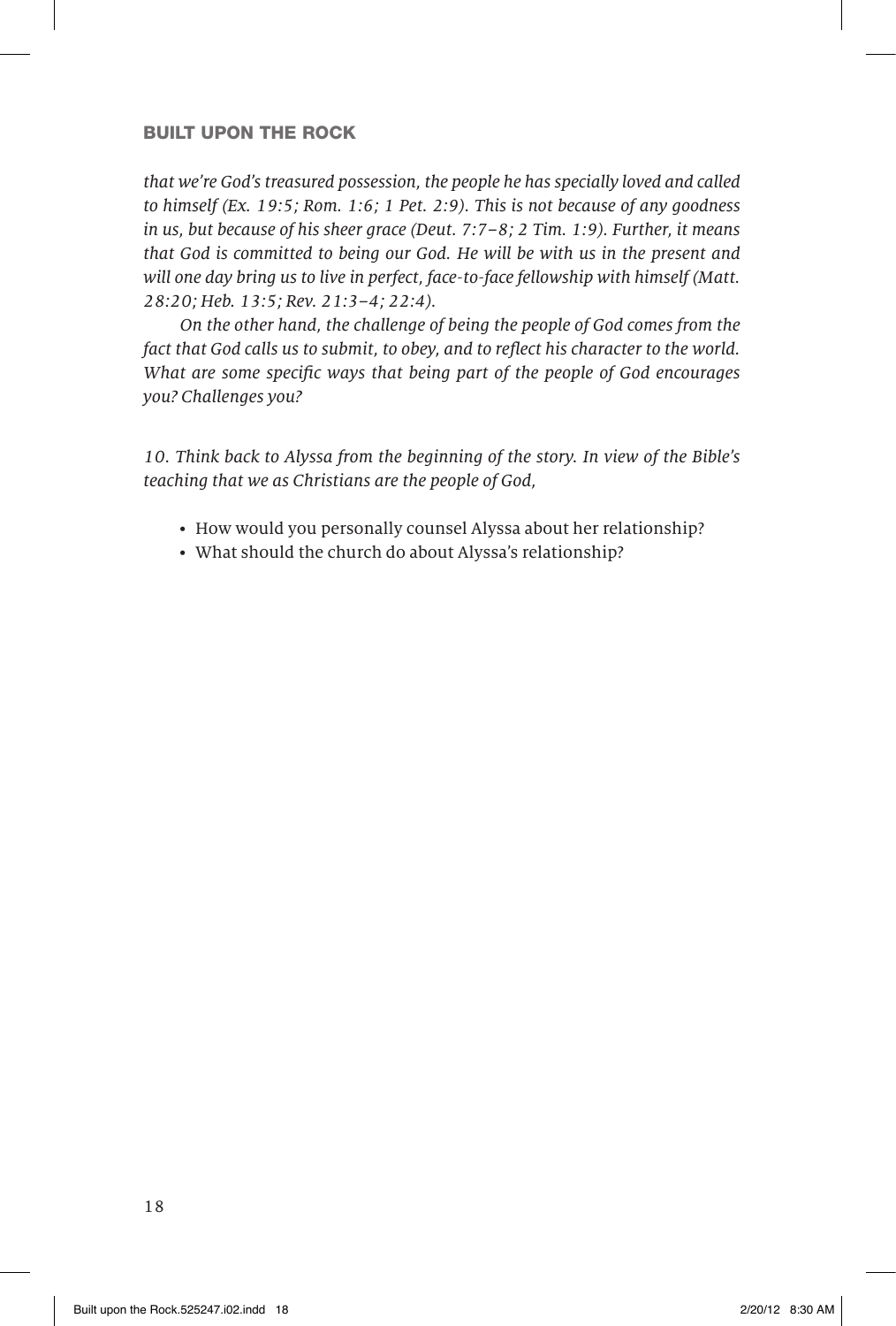## TEACHER'S NOTES FOR WEEK 1

### DIGGING IN

1. Paul teaches that we were "far off" (v. 17), and were "strangers and aliens" (v. 19). Both images communicate that in our lost state we were not only alienated from God, but also were separated and excluded from God's people.

2. In verse 19 Paul teaches that we are now "fellow citizens with the saints," and members of God's household. These phrases indicate that when we became Christians, we were not only reconciled to God but also brought into the fellowship of his people.

3. As Christians, we should not view ourselves as autonomous individuals. Rather, we should view ourselves as fellow citizens of God's people and members of God's household. While we still retain our individual identity and responsibilities, we also take on the new identity and responsibilities that belong to the people of God. For instance, Paul says we "are being built together into a dwelling place for God by the Spirit." That means God's Spirit dwells among us specially through our togetherness. There are things we are together that we are not apart.

4. Second Corinthians 6 teaches that Christians are:

- The temple of God  $(v. 16)$
- God's people (v. 16)
- God's children (v. 18)

5. The term "people of God" signifies that Christians are possessed by God and that the world will identify us with him. His name is on us, and what we do will make the world think one way or another about him.

In light of this, we are obligated to separate from what is unholy. More broadly, we are obligated to obey God, to pursue holiness, and to reflect God's character to the world. See, for example, Exodus 19:5–6, where God tells Israel that he redeemed them from Egypt so that they would become a "kingdom of priests and a holy nation." They were to show the world what he is like.

6. The people of God are to represent God's character. This contradicts and overturns our desire to be autonomous ("a law unto ourselves") because it means that we are called to submit to God's will in all things.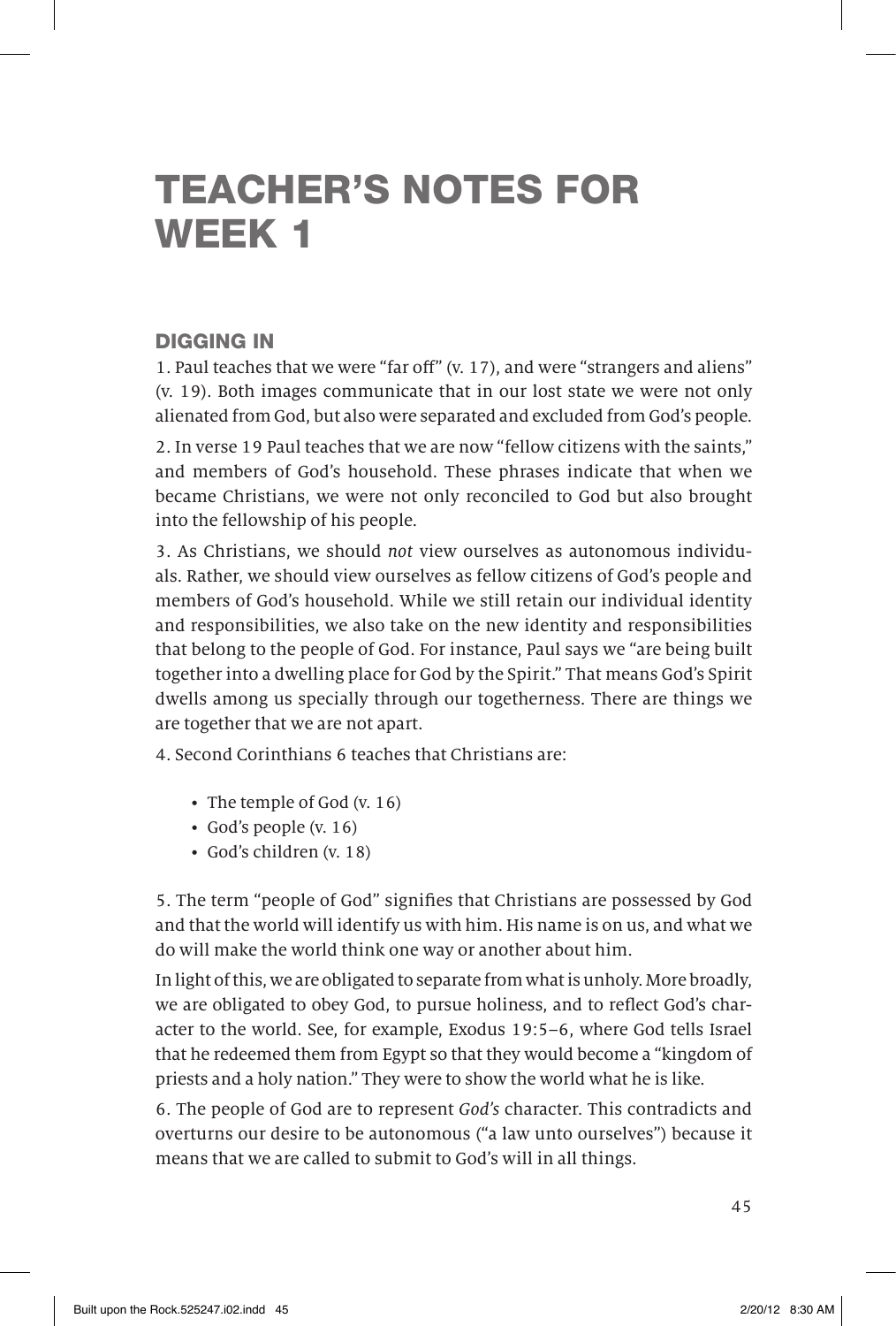7. Possible answers for question (a): we're no longer autonomous but are to commit ourselves to other Christians by joining a local church and living faithfully in that church; we're to bear one another's burdens and rejoice with one another (see Rom. 12:15; 1 Cor. 12:26; Gal. 6:21); we're to seek not our own good but the common good because we recognize that, as a people, we belong to one another.

Possible answers for the question (b) include: we would recognize that we are to witness to non-Christians by being distinct from them; while we should love and care for non-Christians, we should not partner with them in any ways that compromise the gospel.

8. Possible answers include: we would be more diligent to pursue unity; we would strive together for holiness; we would bear with one another patiently.

9. Answers will vary.

10. Answers will vary, but they should reflect that, since Alyssa is a member of God's people, she has a special obligation to obey God in every area of life. This includes breaking off this relationship with a non-Christian (see, for example, 2 Cor. 6:14). Therefore, in appropriate ways, both individual church members and, if necessary, church leaders, should be involved in helping Alyssa to obey God in this area of her life. In other words, what Alyssa does with her so-called "private" life is the church's business, because Alyssa is a member of the people of God. Our lives reflect on one another, and all of us are called to reflect God's holy character every area of our lives.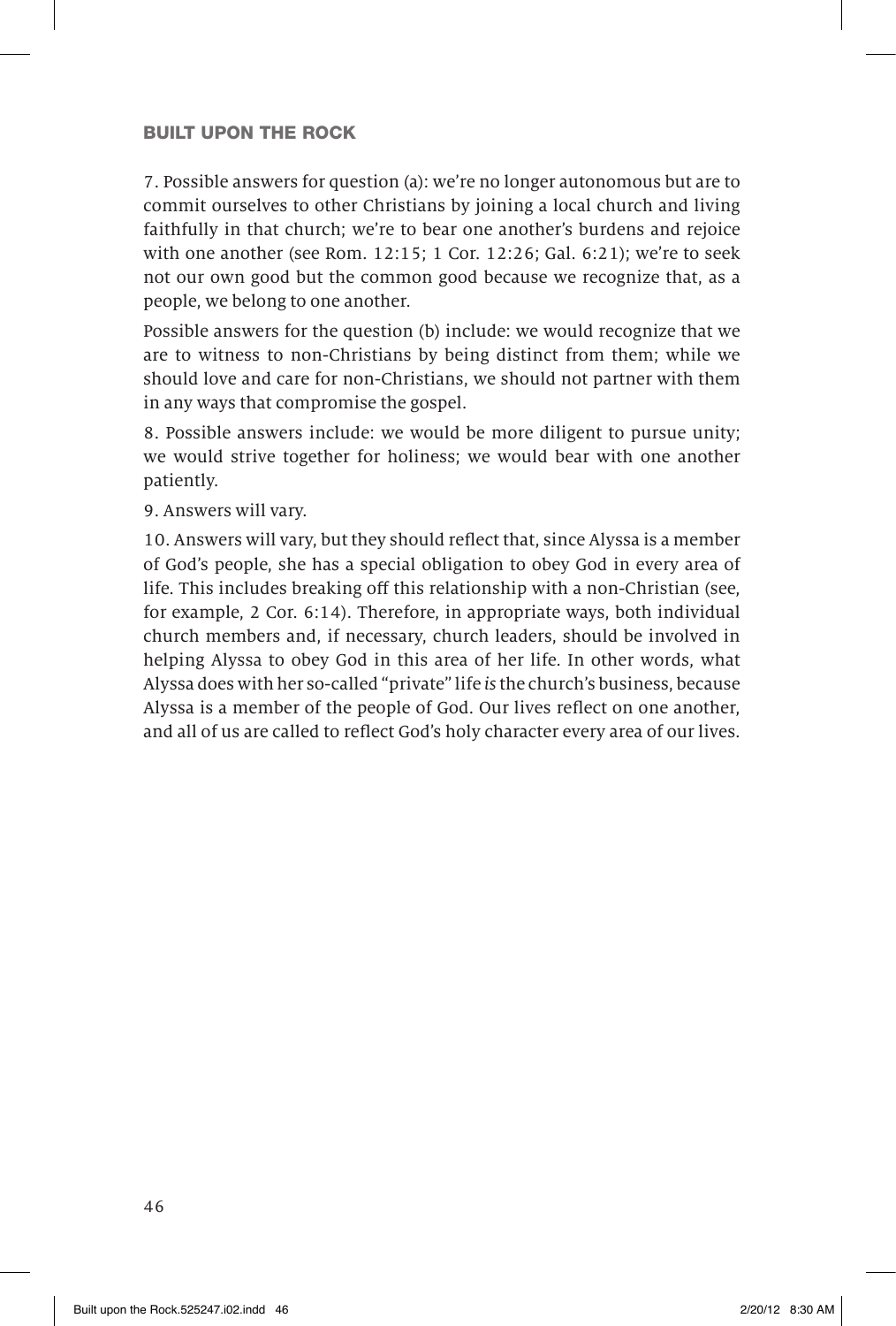

**9Marks exists to equip church leaders with a biblical vision and practicalresources for displaying God's glory to the nations through healthy churches.**

**To that end, we want to see churches characterized by these nine marks of health:**

- **1 Expositional Preaching**
- **2 Biblical Theology**
- **3 ABiblical Understanding of the Gospel**
- **4 ABiblical Understanding of Conversion**
- **5 ABiblical Understanding of Evangelism**
- **6 Biblical Church Membership**
- **7 Biblical Church Discipline**
- **8 Biblical Discipleship**
- **9 Biblical Church Leadership**

**Find all our Crossway titles and otherresources at www.9Marks.org**